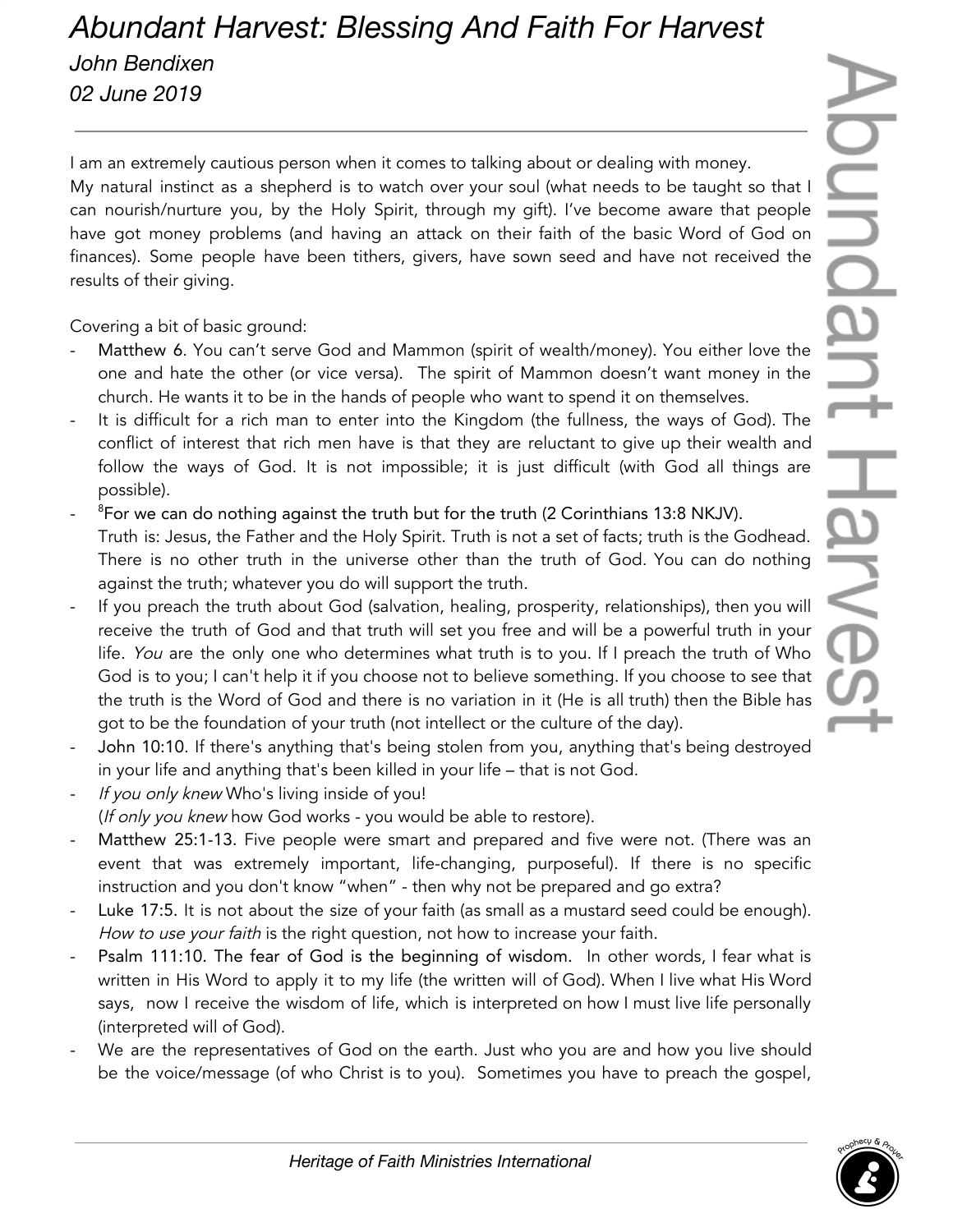but mostly you have to live it. You have to live the Living Christ where you live. That's the way that God becomes attractive to the world.

Genesis 1:27-31; Genesis 3:15-21; Genesis 4:2-8 (NLT)

If you choose to believe the truth of the world, then your governance will be according to their rules, then you will eat of the rules of that curse. If you choose to be governed by God's truth; then you will govern well and have blessings (not cursings).

Abel brought his best as offering and Cain what he thought was okay. Still today people in the church make money with gifts that God has given them and they choose to give God what they think is adequate. The Cains of the church "kill" the ones that are blessed (by leaving the church and speaking against the church).

- -God created everything in His order to exist under Him perfect.
- -He created everything to worship Him in all the process of being alive.
- -He created everything for His glory, Him - God filling everything, everywhere.
- -He gave us provision without pain.
- -He gave us purpose through protection of His order.
- -He gave us power to govern without limitation determined by choice.
- -God is the initiator, man is the participator and man is the delegated "God" on the earth.
- -Poor management of authority required God to restructure provision, purpose and power.

Genesis 8:20-22 (NLT) You've got to deal with things from childhood that gives you an evil bent about the way you think about God. You've got to get the Word of God into your heart

Genesis 9:1 (NLT) God blessed Noah and his sons, "You're still going to have pain Noah, but I am proclaiming blessing upon you, because of your sacrifice".

Genesis 12:1-4 (NLT) I'm a son of Abraham through Jesus. I want to walk in a blessed life, I also want my offerings to be approved and accepted by God.

Genesis 14:11-14 (NLT) If I hear that the enemy of God has come after you, I'm coming after him. I come with the Captain of the Lord of hosts and all of the angels, the blood of Jesus, the Word of God, the knowledge of Who the victorious God is. I have a responsibility to teach you about how to get things back.

Genesis 14: 17-20 (NLT) Abraham didn't take it lying down, he went after everything, chased it, obliterated it, and he did the God thing. Melchizedek (the God representative) ministered to him after his war, "I bless you, and I bless the God that you serve

 $20...$ Then Abram gave Melchizedek a tenth of all the goods he had recovered. - The Tithe. If you can't do what God says and have faith in what God says, then you can't see anything else He is going to show you.

The principle of giving to men. God expects me to be so respectful of the money that you bring to God. I don't actually need your money, but you need to give me your money, because I need to receive your money, because you need to get what I've got. You can't get what I've got until you give me your money. You don't recognize the God through men, unless you let go of your money to men, on behalf of God.